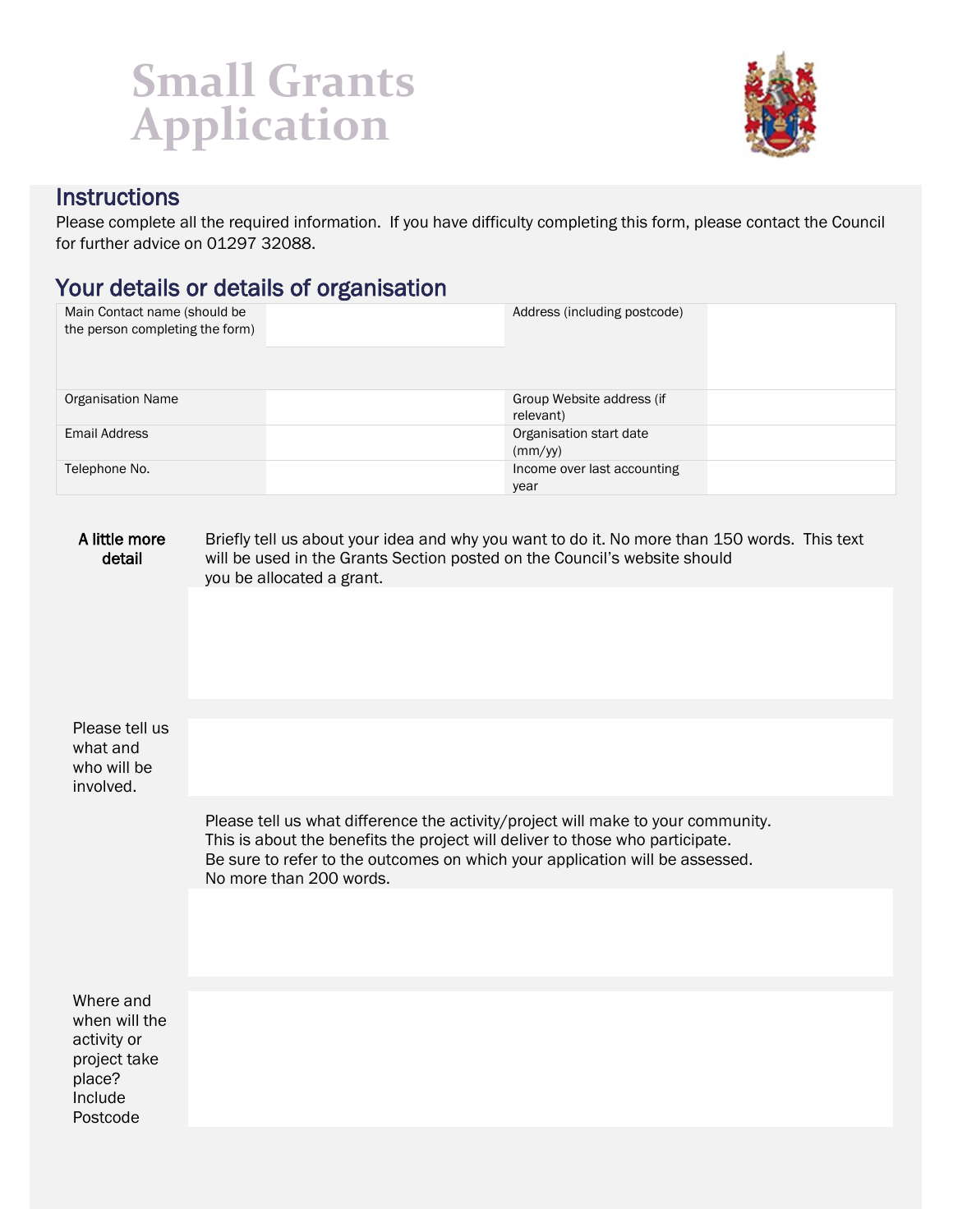



Who is organising the activity/project? Please provide a brief background on your experience or your group's experience in this area of work

**Funding** details How much will the  $\frac{1}{2}$  activity/project cost in total? How much are you requesting a grant for? Maximum amount is £1000 £ Please give a breakdown of the cost of each item you want us to pay for such as fees, travel, equipment, travel, publicity, refreshments etc. Be sure it adds up correctly. How will you raise the balance of the funds, if you need more than the £1000 grant available? Bank details Grant paid by BACS transfer. Please provide details of where you would like this paid. Bank Name Bank A/C Name

Sort Code A/C Number

If you are without a constitution, you must provide the name and contact details of the voluntary or not-for-profit organisation which has agreed to serve as your 'banker'. A letter confirming this from the 'banker' organisation, must be attached.

| Organisation<br>Name |  |  |
|----------------------|--|--|
| Contact<br>details   |  |  |